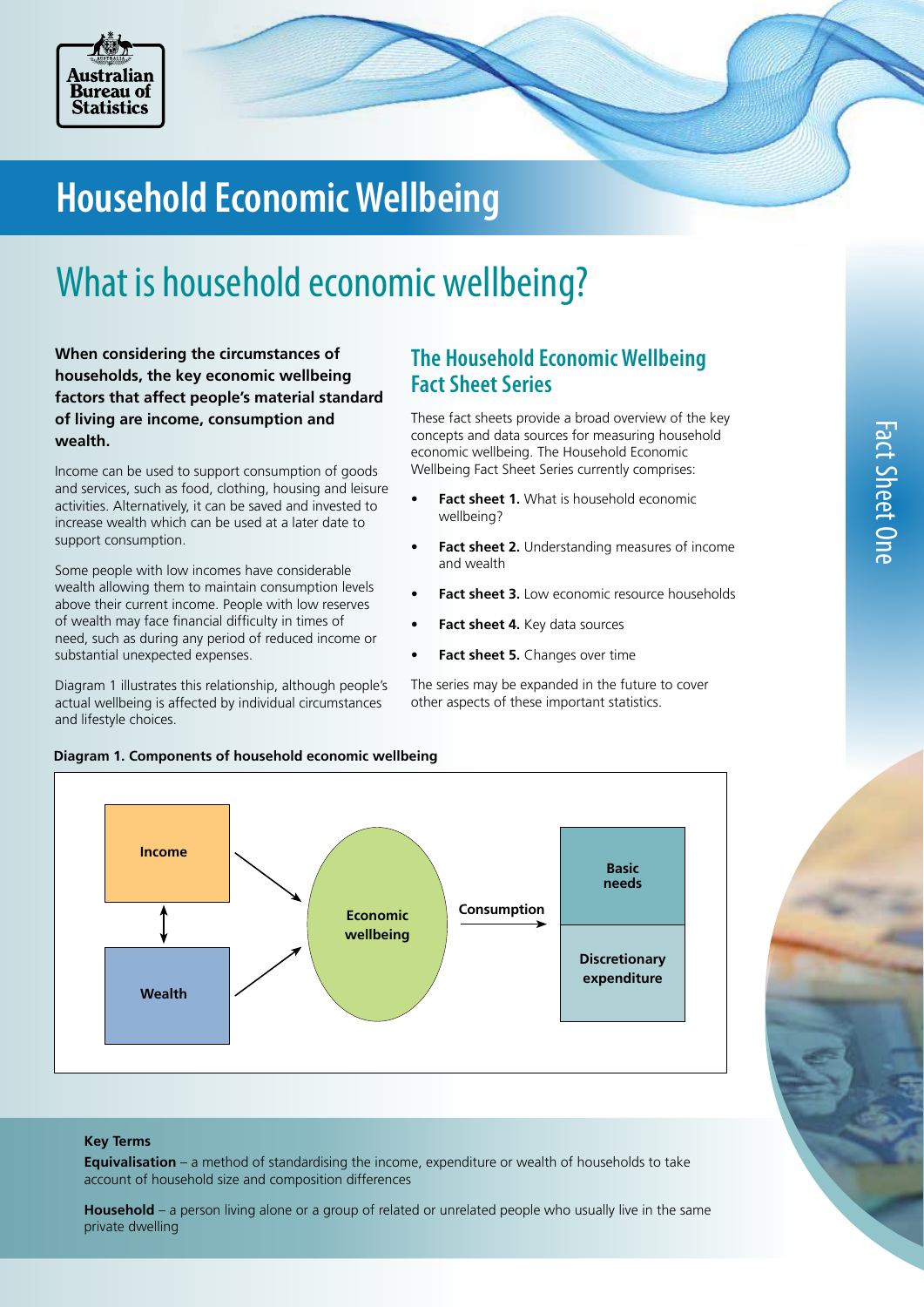# What is household economic wellbeing?

### **Box 1. Key resources for statistics on household income, consumption and wealth**

### *Canberra Group Handbook on Household Income Statistics, Second Edition, 2011*

Reflects new international standards for household income statistics and provides guidance on conceptual and practical issues related to their production and use.

Available at <http://www.unece.org/statshome/publications-amp-resources/publications.html>

### *OECD Guidelines for Micro Statistics on Household Wealth*

Provides an internationally agreed set of standard concepts, definitions and classifications for micro wealth statistics and best practice for compiling and analysing wealth statistics.

Available at <http://www.oecd.org/statistics/guidelines-for-micro-statistics-on-household-wealth.htm>

### *OECD Framework for Statistics on the Distribution of Household Income, Consumption and Wealth*

Presents an internationally agreed framework to support the joint analysis of micro-level statistics on household income, consumption and wealth as three separate but interrelated dimensions of people's economic wellbeing. Available at <http://www.oecd.org/statistics/icw-framework.htm>

## **Income and wealth accumulation over the life cycle**

Income levels and wealth vary over a person's life and are affected by two main factors, age and labour force participation. Incomes tend to grow until middle age. Wealth tends to be gradually accumulated during the working lives of household members and used during retirement. (Graph 1)

### **Graph 1. Gross household income and net worth by age of reference person, 2011–12**



## **Key concepts for measuring economic wellbeing**

The definitions used to measure the economic wellbeing of people can have a significant impact on the results. The Australian Bureau of Statistics (ABS) follows international best practice in producing micro statistics relating to household economic resources.

### **Income**

The most comprehensive measure of income is compiled from the ABS Survey of Income and Housing (SIH) and the ABS Household Expenditure Survey (HES). This definition aligns with new international standards released in 2004 and fully adopted from SIH 2007–08 and HES 2009–10:

*Income consists of all current receipts, whether monetary or in kind, that are received by the household or by individual members of the household, and which are available for, or intended to support, current consumption.* 

### **Wealth**

The first international wealth standards were published by the OECD in 2013.

*Wealth refers to economic resources in the form of assets and liabilities. Wealth, or net worth, is the value of all the assets (e.g. property, bank accounts and shares) owned by a household less the value of all its liabilities (mortgages and other loans) at a particular point in time. Net worth may be negative when a household's liabilities exceed its assets.* 

### **Consumption expenditure**

The international definition of consumption expenditure is summarised as:

*Household consumption expenditure is the value of consumer goods and services acquired, used or paid for by a household through direct monetary purchases, own account production, barter or as income in kind*.

In the HES, expenditure is valued as the cost of goods and services acquired during the reference period for private use, whether or not the goods were paid for or consumed in that period. Expenditure is net of refunds and trade-ins. Consumption expenditure includes in kind income from employers, such as subsidised housing or the use of a car for private purposes.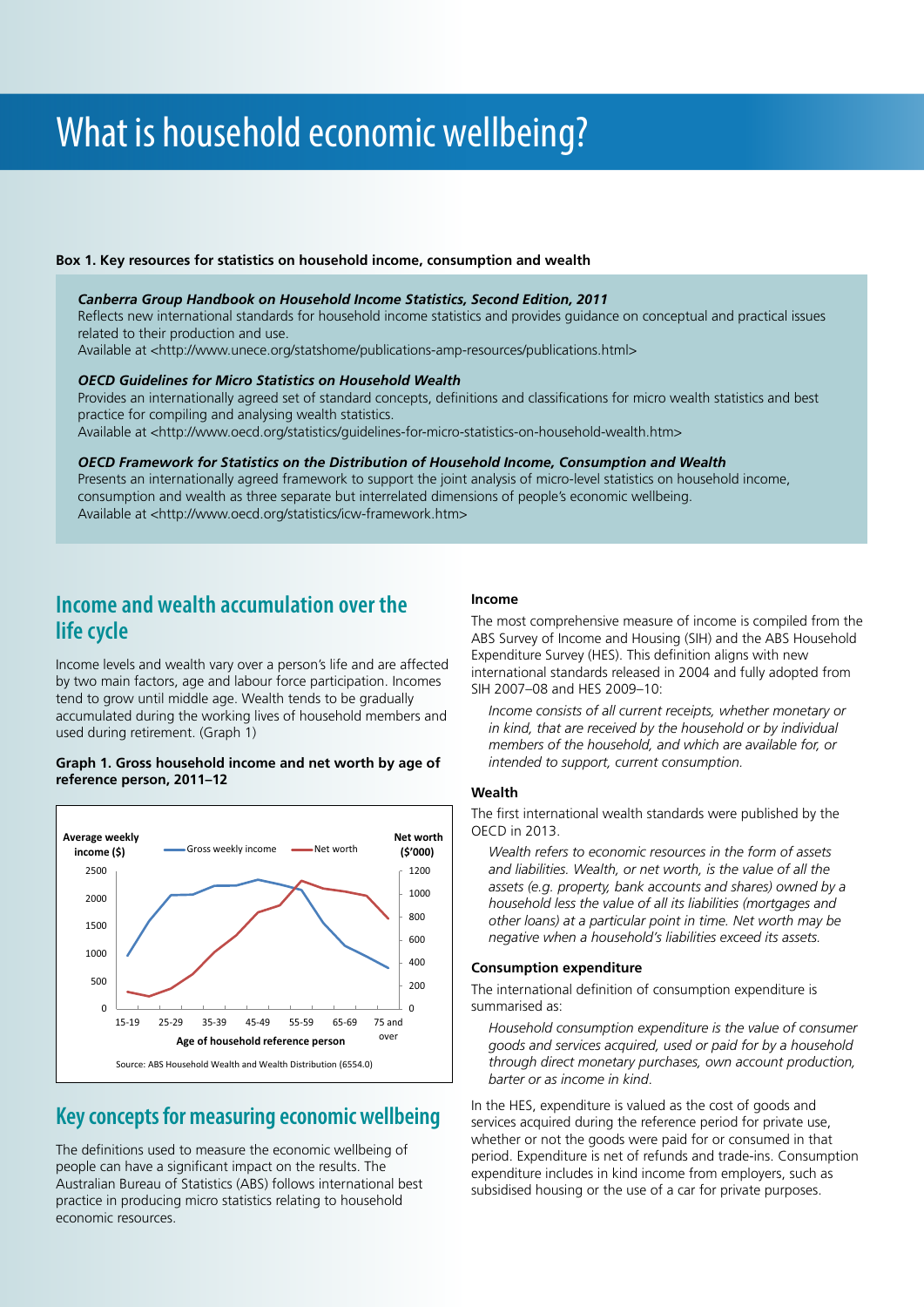# **Broadening the income measure**

In recent years the ABS has made significant progress in extending its measurement of household income to reflect real world changes and enhance analytical opportunities. This includes developing new measures to allow the full economic circumstances of different types of households to be compared. In particular, the ABS has produced:

- a) imputed rent (IR) estimates since 2003–04
- b) social transfers in kind (STIK) allocations from SIH 2011–12 (previously only based on HES data)
- c) final income estimates since 1984.

## **a) Imputed rent**

### *What is it?*

Income from imputed rent is allocated to owner occupiers and households living in subsidised private rentals e.g. renting from a family member. For owner occupiers, income from imputed rent is the estimated market rent of a dwelling less housing costs normally paid by a landlord such as mortgage interest, rates, insurance and repairs. For renters, it is the difference between market rent and actual rent paid.

### *Why include imputed rent in income?*

Housing is one of the most significant living costs borne by many households. The inclusion of imputed rent in income provides a broader picture of the economic wellbeing of owner occupied and rent-subsidised households relative to other households, allowing more meaningful comparisons of the wellbeing of people living in different tenure types.

### **b) Social transfers in kind**

### *What are they?*

Social transfers in kind are goods and services provided by governments that benefit individuals but are provided free or at subsidised prices. Examples include free or subsidised education, health and child care.

### *Why include STIK in income?*

STIK have a significant impact on the wellbeing of people and on the measurement of the distribution of income. This is important for comparisons within and across countries. In Australia, many government services have been designed to assist those most in need of financial support. The allocation of benefits differs between households, reflecting characteristics such as household composition, life cycle stages, household size and income.

The inclusion of IR and STIK increased the mean equivalised disposable household income (EDHI) from \$918 to \$1220 per week in 2011–12 and reduced the inequality of income distribution across households. (Graph 2)

**Graph 2. Distribution of equivalised disposable household income with and without IR and STIK, 2011–12**



Source: ABS Survey of Income and Housing (6523.0) Appendix 4 Social transfers in kind

### **c) Final income**

### *What is it?*

Final income is equal to household private income plus social assistance benefits in cash (e.g. age and disability support pensions, Family Tax Benefit) and STIK less income taxes and taxes on production (e.g. GST and taxes on alcohol and cigarettes). Both household income and expenditure are required to estimate final income. This data is available whenever the HES is conducted, most recently in 2009–10. (Diagram 2)

### *Why is it important?*

Final income shows the full effect of government expenditure and taxes on the distribution of income among private households in Australia. This allows policy makers to understand the effects of changes in either government revenues or spending that directly impact on the economic wellbeing of households.

The net effect of government benefits and taxes in 2009–10 was to increase average incomes of households in the three lowest quintiles and decrease those of the two highest quintiles. (Graph 3)

### **Graph 3. Private and final household income, by equivalised private income quintile, 2009–10**